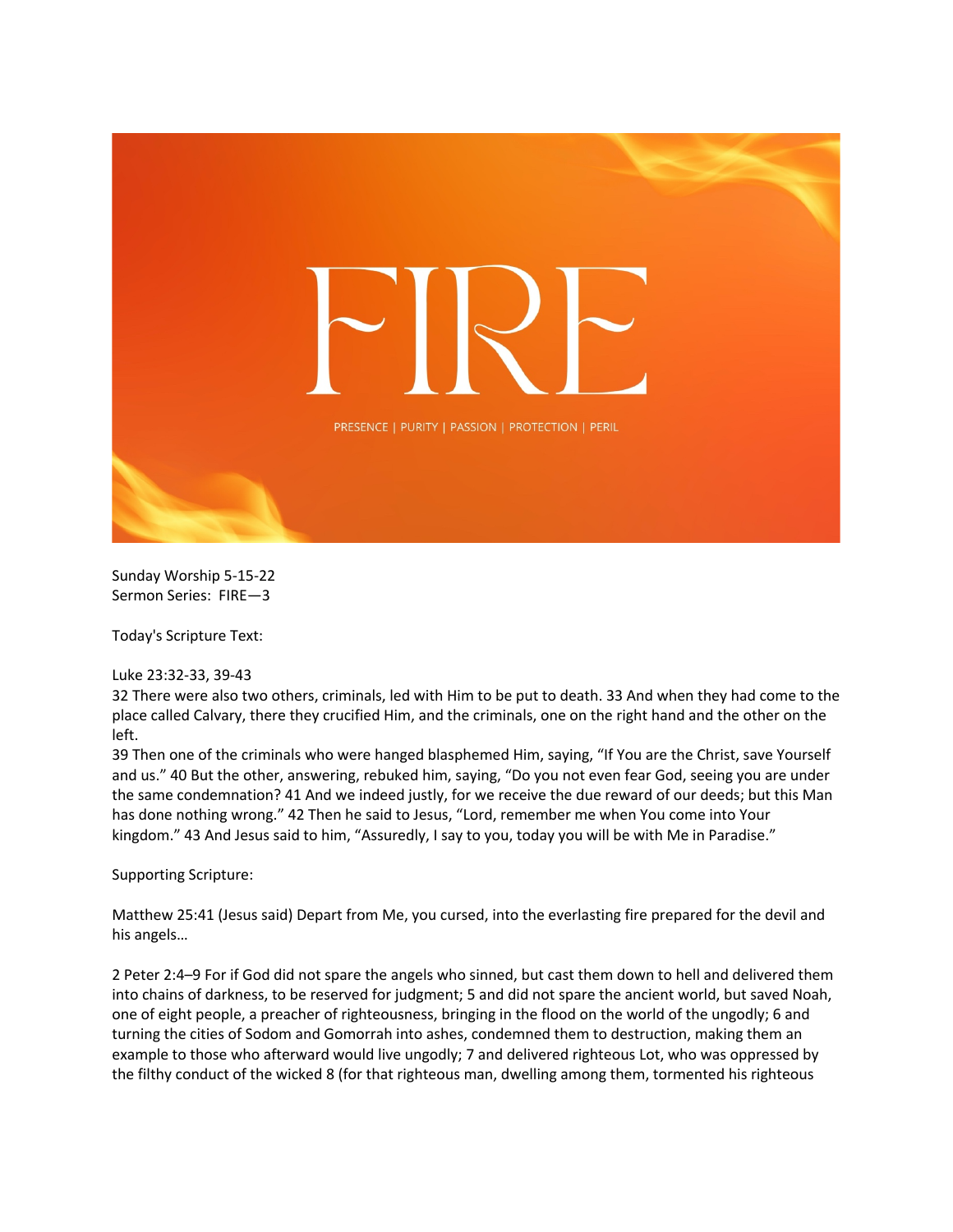soul from day to day by seeing and hearing their lawless deeds)— 9 then the Lord knows how to deliver the godly out of temptations and to reserve the unjust under punishment for the day of judgment,

Matthew 10:14-15 (Jesus giving instruction to the disciples about sharing the gospel) And whoever will not receive you nor hear your words, when you depart from that house or city, shake off the dust from your feet. 15 Assuredly, I say to you, it will be more tolerable for the land of Sodom and Gomorrah in the day of judgment than for that city!

Genesis 19:15-17 At dawn the next morning the angels became insistent. "Hurry," they said to Lot. "Take your wife and your two daughters who are here. Get out right now, or you will be swept away in the destruction of the city!" 16 When Lot still hesitated, the angels seized his hand and the hands of his wife and two daughters and rushed them to safety outside the city, for the Lord was merciful. 17 When they were safely out of the city, one of the angels ordered, "Run for your lives! And don't look back or stop anywhere in the valley! Escape to the mountains, or you will be swept away!"

UNDERSTANDING WE GAIN FROM THE STORY OF THE TWO CRIMINALS:

· All deserve \_\_\_\_\_\_\_\_\_\_\_\_\_\_\_\_\_\_\_\_\_\_\_\_\_\_.

Romans 3:23 for all have sinned and fall short of the glory of God,

Romans 6:23a For the wages of sin is death…

UNDERSTANDING WE GAIN FROM THE STORY OF THE TWO CRIMINALS:

We cannot \_\_\_\_\_\_\_\_\_\_\_\_\_\_\_\_\_\_\_\_\_ ourselves.

Ephesians 2:8 For by grace you have been saved through faith, and that not of yourselves; it is the gift of God,

UNDERSTANDING WE GAIN FROM THE STORY OF THE TWO CRIMINALS:

Jesus \_\_\_\_\_\_\_\_\_\_\_\_\_\_\_ it \_\_\_\_\_\_\_\_\_\_\_\_.

Romans 5:8 But God demonstrates His own love toward us, in that while we were still sinners, Christ died for us.

UNDERSTANDING WE GAIN FROM THE STORY OF THE TWO CRIMINALS:

· Only \_\_\_\_\_\_\_\_\_\_\_\_\_\_\_ can \_\_\_\_\_\_\_\_\_\_\_\_\_\_\_.

Acts 4:12 Nor is there salvation in any other, for there is no other name under heaven given among men by which we must be saved."

Romans 6:23 …but the gift of God is eternal life in Christ Jesus our Lord.

UNDERSTANDING WE GAIN FROM THE STORY OF THE TWO CRIMINALS:

· You \_\_\_\_\_\_\_\_\_\_\_\_\_\_\_\_\_\_\_\_.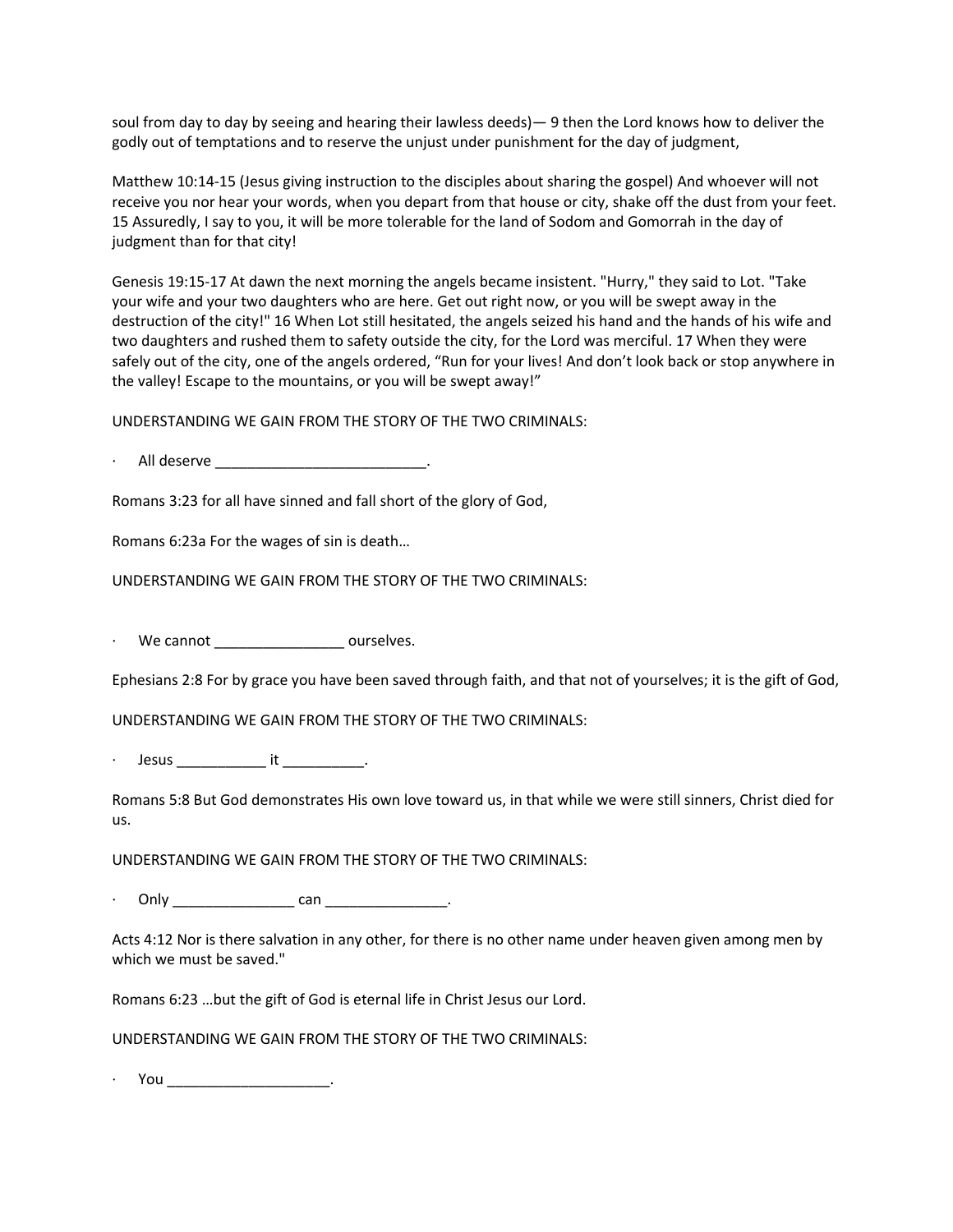John 3:17-21 For God did not send His Son into the world to condemn the world, but that the world through Him might be saved. 18 "He who believes in Him is not condemned; but he who does not believe is condemned already, because he has not believed in the name of the only begotten Son of God. 19 And this is the condemnation, that the light has come into the world, and men loved darkness rather than light, because their deeds were evil. 20 For everyone practicing evil hates the light and does not come to the light, lest his deeds should be exposed. 21 But he who does the truth comes to the light, that his deeds may be clearly seen, that they have been done in God."

John 3:36 He who believes in the Son has everlasting life; and he who does not believe the Son shall not see life, but the wrath of God abides on him."

John 5:24 (Jesus said) Most assuredly, I say to you, he who hears My word and believes in Him who sent Me has everlasting life, and shall not come into judgment, but has passed from death into life.

IF YOU STRUGGLE WITH HESITATION OR LOOKING BACK—TAKE THIS ACTION:

1. Turn the  $-\text{change}$  the  $-\text{change}$ 

a. Luke 23:39-42 Then one of the criminals who were hanged blasphemed Him, saying, "If You are the Christ, save Yourself and us." 40 But the other, answering, rebuked him, saying, "Do you not even fear God, seeing you are under the same condemnation? 41 And we indeed justly, for we receive the due reward of our deeds; but this Man has done nothing wrong." 42 Then he said to Jesus, "Lord, remember me when You come into Your kingdom."

b. Joshua 1:2 Moses my servant is dead. Therefore, the time has come for you to lead these people, the Israelites, across the Jordan River into the land I am giving them.

IF YOU STRUGGLE WITH HESITATION OR LOOKING BACK—TAKE THIS ACTION:

2. Be \_\_\_\_\_\_\_\_\_\_\_\_\_\_\_\_\_\_\_\_\_\_\_-how you do \_\_\_\_\_\_\_\_\_\_\_\_\_\_\_\_\_\_\_\_\_\_\_ is how you will do

\_\_\_\_\_\_\_\_\_\_\_\_\_\_\_\_\_\_\_\_\_\_.

a. Luke 23:42 …Then he said to Jesus, "Lord, remember me when You come into Your kingdom.

b. Hebrews 10:26 Dear friends, if we deliberately continue sinning after we have received knowledge of the truth, there is no longer any sacrifice that will cover these sins.

c. Hosea 10:12 Your hearts are as hard as a field that has not been plowed. If you change your ways, you will produce good crops. So plant the seeds of doing what is right. Then you will harvest the fruit of your faithful love. It is time to seek the Lord. When you do, he will come and shower his blessings on you.

d. Philippians 3:13 Brothers, I do not consider that I have made it my own. But one thing I do: forgetting what lies behind and straining forward to what lies ahead,

Colossians 3:9b-10 …For you have stripped off your old sinful nature and all its wicked deeds. 10 Put on your new nature, and be renewed as you learn to know your Creator and become like Him.

IF YOU STRUGGLE WITH HESITATION OR LOOKING BACK—TAKE THIS ACTION:

3. Don't try to find \_\_\_\_\_\_\_\_\_\_\_\_\_\_—make \_\_\_\_\_\_\_\_\_\_\_\_\_\_\_ for Jesus.